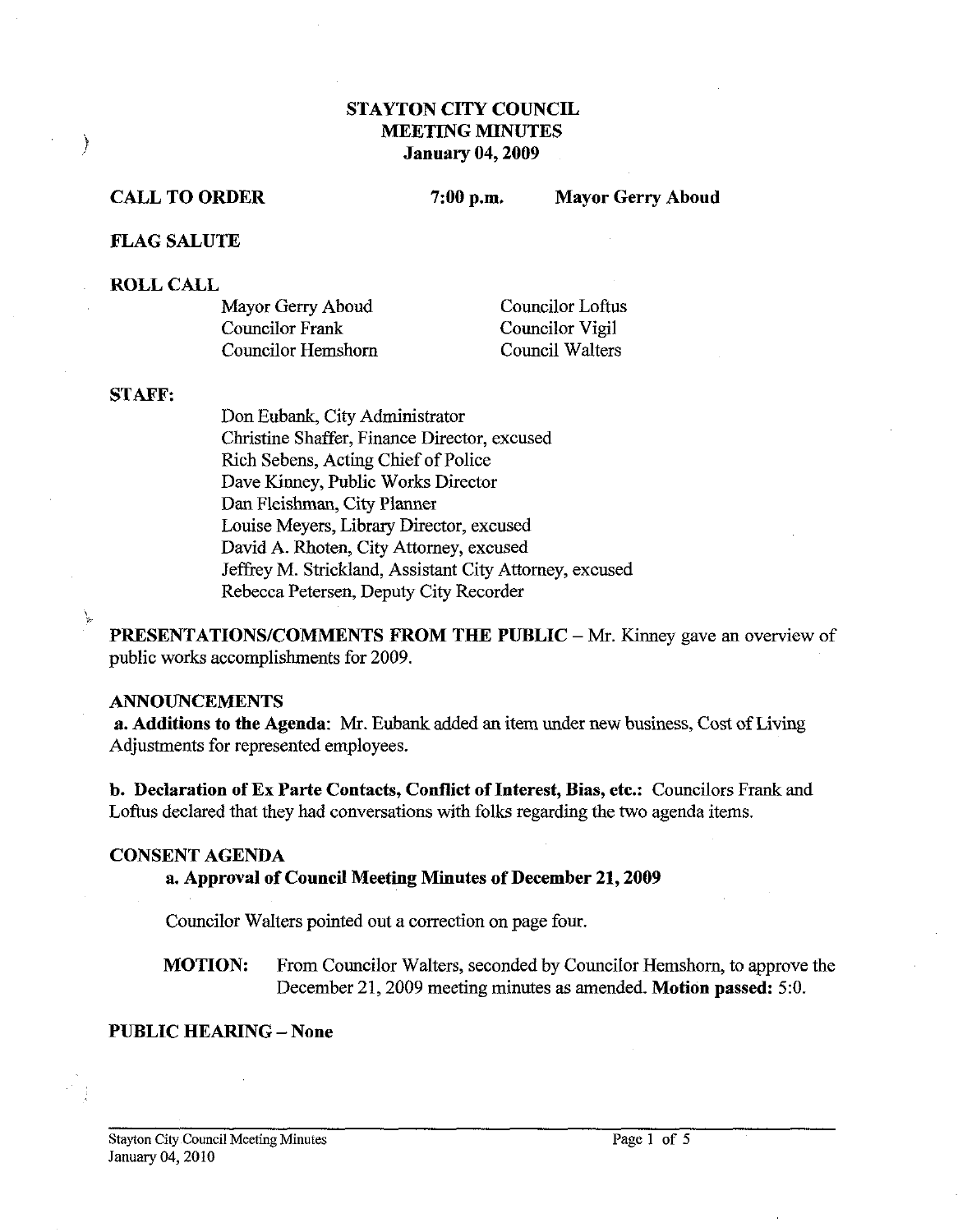#### **UNFINISHED BUSINESS**

)

Ŷ.

#### **Riverfront Park Management Plan**

- **a. Staff Report: Mr.** Kinney reviewed the staff report that was included in the packet materials. Liz Redon, North Santiam Watershed Council was present to answer questions. Mr. Kinney stated the management plan was distributed to the Mayor and Council members as well as various boards and North Santiam Water Control District, asking them to review the plan and forward comments back to staff. Ms. Redon gave a presentation of the plan at the December  $7<sup>th</sup>$  council meeting. Other than Mayor Aboud's comments regarding the plan no others were received.
- **b. Council Deliberation:** Councilors agreed that the plan itself is a good plan but that it needs some flexibility. The gravel roadway needs a second access point on the south property line and the road needs to be reconnected in the area that was washed out. The city needs to have access to the Riverfront Park for emergency access. A hand washing and latrine facility needs to be looked at for the park for public health reasons.

Mr. Kinney stated that the conservation easement prohibits putting a restroom facility at the park but may be able to install one close by. A temporary port-a-john is currently located in that area.

Ms. Redon stated that the challenge in dealing with the various grants on the property is addressing all of the different concerns. In response to a question as to whether or not the conservation easement could be purchased by the city, Ms. Redon stated she had asked the same question and a county attorney had said no it could not be.

### **c. Council Decision:**

**Motion:** From Councilor Loftus, seconded by Councilor Walters, to defer action and to direct staff to modify the Riverfront Park Management Plan to address various issues raised by council.

**Discussion:** Councilor Walters stated the city needs to figure out what they can and cannot do without. Councilor Hemshorn stated that she agreed with Councilor Walters that it was a good plan over all but that the city needs to be careful and approve a plan that has some flexibility.

Councilor Frank pointed out that the city had agreements with organizations and that they should be honored. Both staff and Ms. Redon have spent a very long time and given expert advice to the council and now its time to approve the plan.

Councilor Loftus stated that the council needs to have more clarity on the bridge specifically for the water plant property.

**Motion passed: 4:1 (Frank)**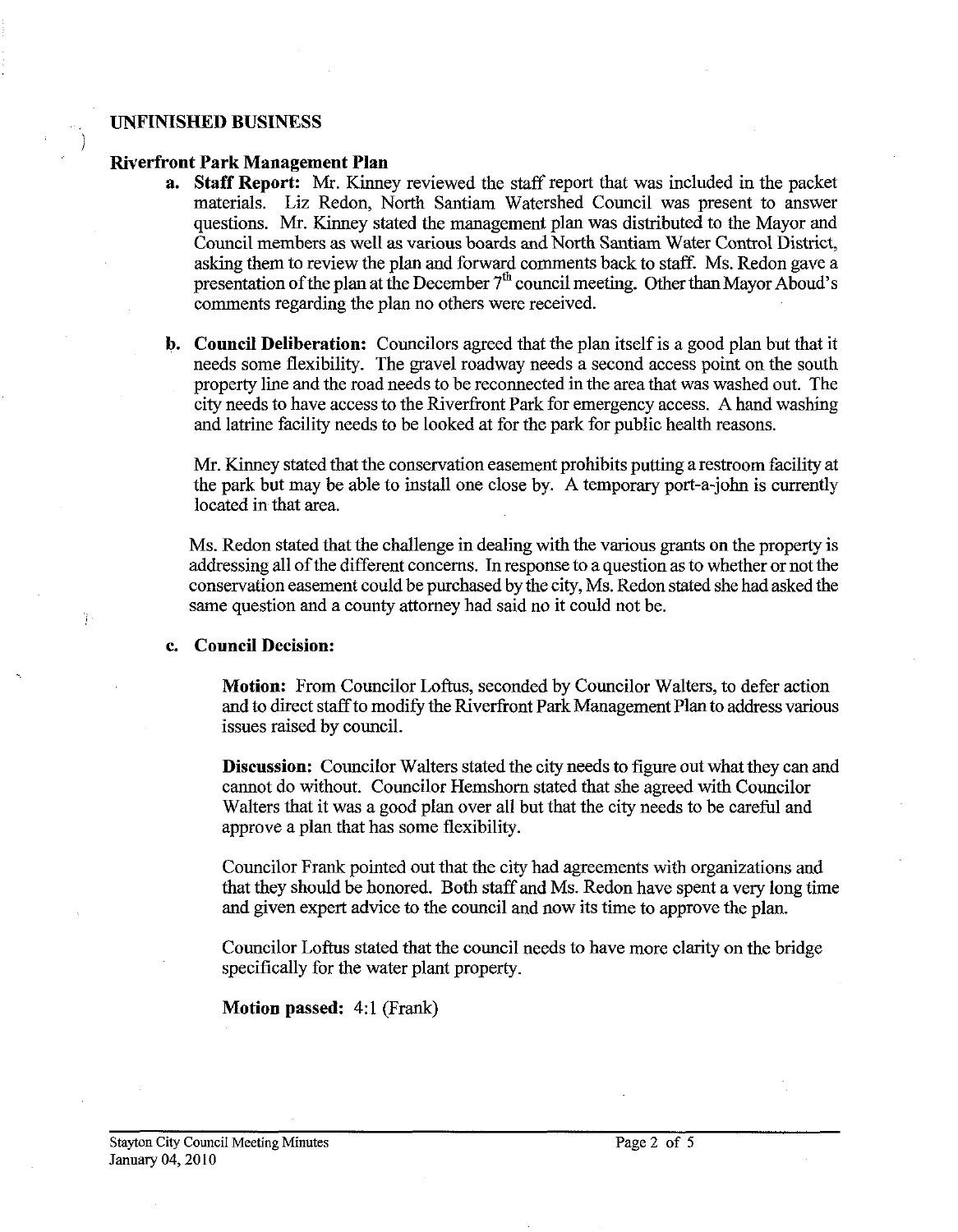## **NEW BUSINESS**

## **Stayton Pharmacy Call Up Procedure**

**a. Staff Report: Mr.** Fleishman reviewed the staffreport included in the packet materials. The application is to construct a **16** foot by **20** foot overhang on the south side of the building to protect the drive-through window and customers from inclement weather.

**b. Council Deliberation:** Mayor Aboud stated he called up the application as it was his understanding that a "Stipulated Judgement" for Santiam Station mandated that all site plans were to come before the Council, and he thought that the pedestrian trail plan for the city included the subject property.

Councilors stated their various concerns for the proposal. The city should be business friendly instead of making site plans difficult for applicants when they are trying to meet their patrons' requests. Possibly a smaller overhang option could be utilized so as not to encroach into the pedestrian wak way. The walk way should not be compromised as its part of the city's trail system to be enjoyed by the public.

# **c. Council Decision:**

**Motion:** From Councilor Vigil, seconded by Councilor Hemshorn, to move that the City Council schedule a hearing on January **19,2010,** on the application of James Netland for a minor modification of a previously approved site plan approval, Land Use File **#lo-1 0109.** Motion passed: **3:2** (Frank & Loftus)

# **Cost of Living Adjustment (COLA) for Stayton Police Officer Association (SPOA)**

- **a.** Staff Report: Mr. Eubank explained that the COLA issue had been discussed earlier by Council at an Executive Session.
- **b. Council Deliberation:** None.
- **c. Council Decision:**

**Motion:** From Councilor Hemshorn, seconded by Councilor Walters, to move to authorize the Police Cost of Living Adjustment wage increase of 2% for all employees covered by the document presented and discussed in the Executive Session held on January **04,2010.** The increase will be effective January **01,2010. Motion passed: 5:O.** 

# **Cost of Living Adjustment (COLA) for AFSCME Employees**

**a. Staff Report:** Mr. Eubank explained that the COLA issue had been discussed earlier by Council at an Executive Session.

# **b. Council Deliberation:** None.